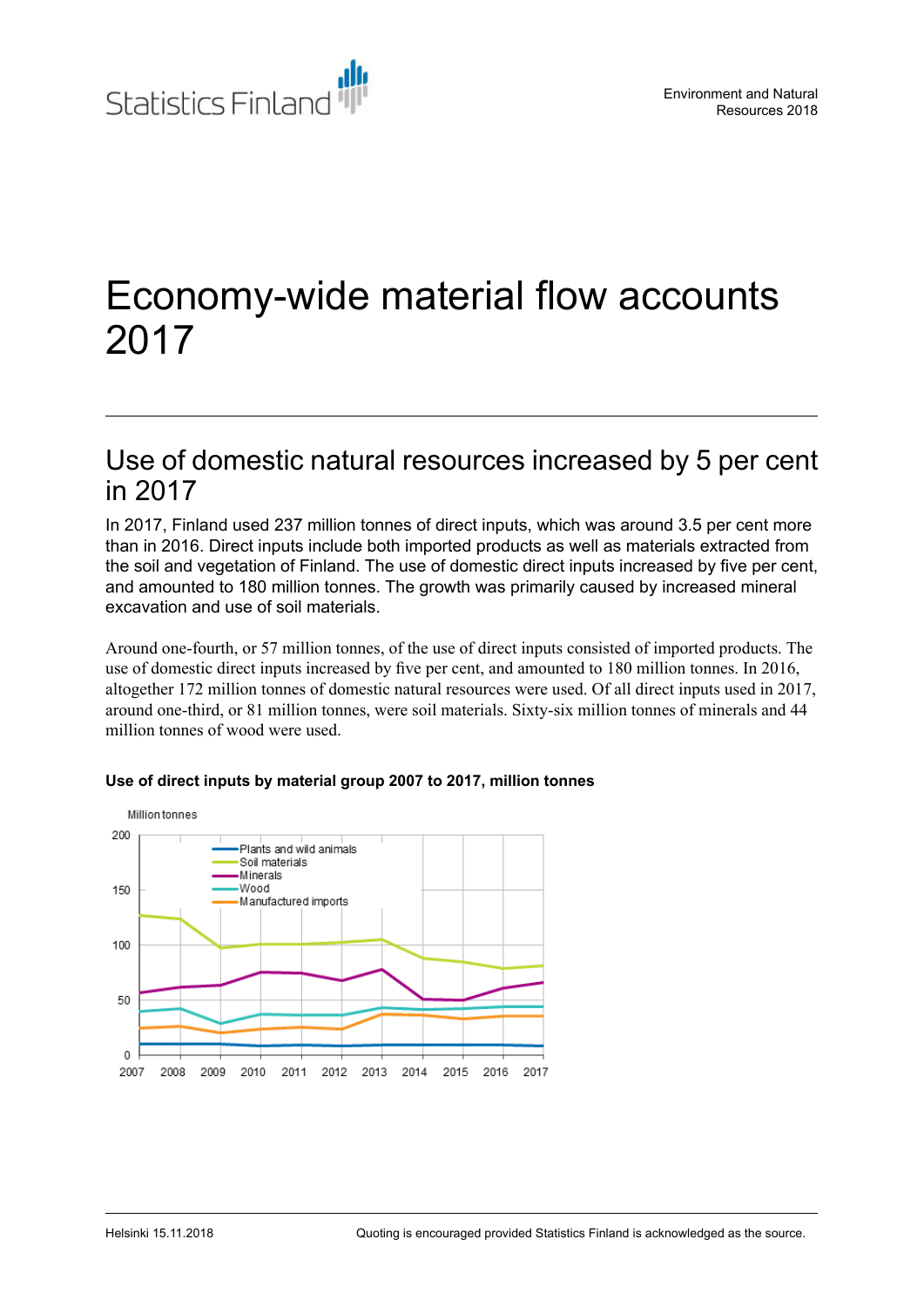In 2017, the domestic material consumption (DMC) was 191 million tonnes, which was around five million tonnes more than in 2016. The growth was the result of increased use of domestic natural resources. Both the tonnage of exports and that of imports remained quite the same compared to the previous year.

| million tonnes                |     | 2007 2008 2009 2010 2011 2012 2013 2014 2015 2016 2017 |     |     |     |     |     |     |     |     |     |
|-------------------------------|-----|--------------------------------------------------------|-----|-----|-----|-----|-----|-----|-----|-----|-----|
| Domestic direct inputs        | 195 | 196                                                    | 169 | 187 | 186 | 185 | 215 | 170 | 167 | 172 | 180 |
| Foreign direct inputs         | 64  | 69                                                     | 53  | 60  | 62  | 56  | 58  | 57  | 53  | 57  | 56  |
| Exports                       | 44  | 42                                                     | 35  | 42  | 44  | 44  | 45  | 45  | 42  | 44  | 45  |
| Domestic material consumption | 214 | 222                                                    | 186 | 204 | 203 | 197 | 229 | 183 | 179 | 185 | 191 |

#### **Domestic material consumption 2007 to 2017, million tonnes**

In 2017, altogether 612 million tonnes of natural resources were used, which was three per cent more than in 2016. Total usage of natural resources includes unused extractions in forestry and mining and quarrying as well as hidden flows of imports. Unused extractions amounted to 145 million tonnes and hidden flows from imported products to 230 million tonnes in total.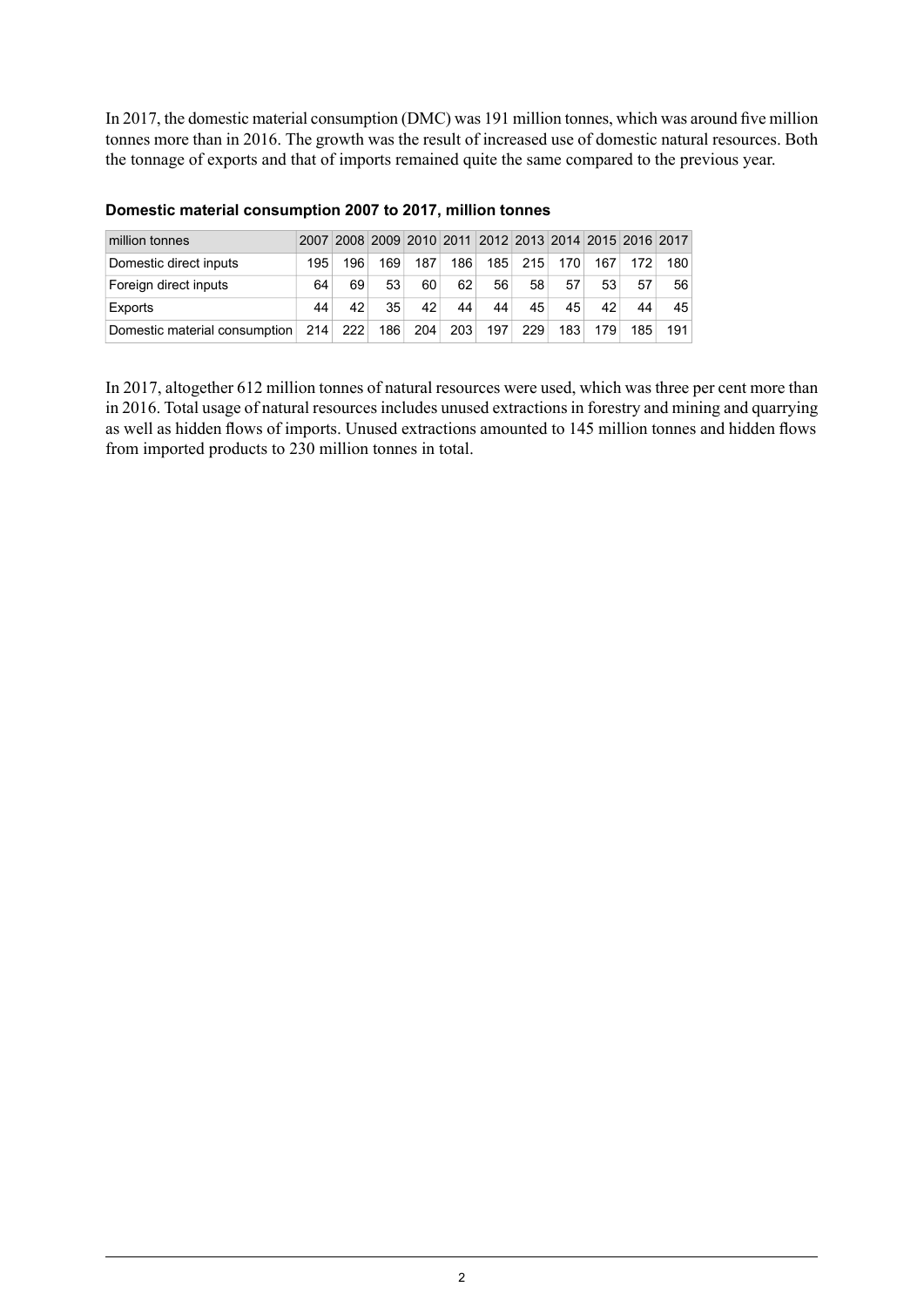# **Contents**

### **Tables**

#### **Appendix tables**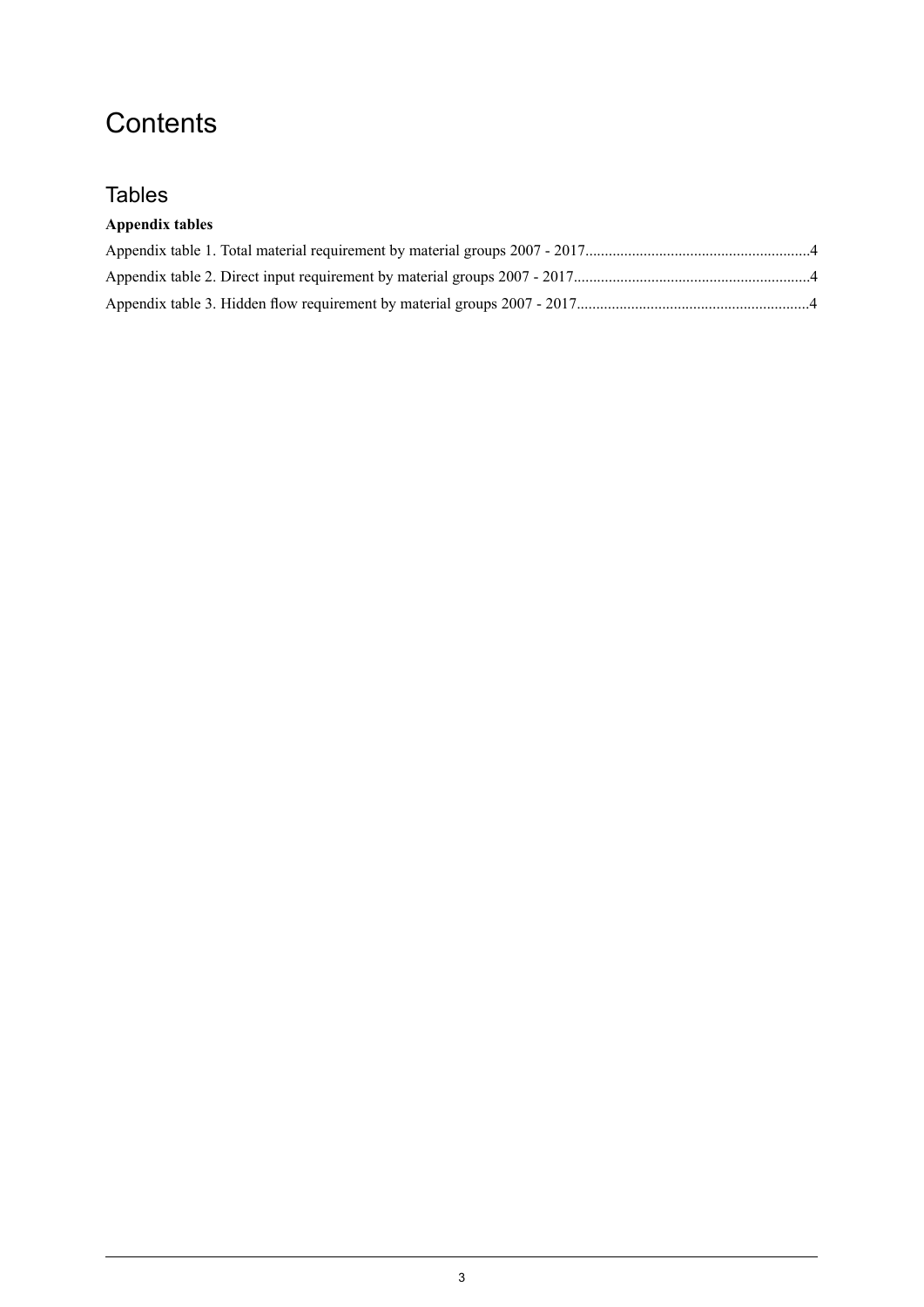# Appendix tables

| Millions tons           | 2007 |     |     | 2008 2009 2010 2011 |     |     |     |     | 2012 2013 2014 2015 2016 2017 |     |     |
|-------------------------|------|-----|-----|---------------------|-----|-----|-----|-----|-------------------------------|-----|-----|
| Materials total         | 548  | 578 | 483 | 560                 | 563 | 544 | 584 | 538 | 547                           | 593 | 612 |
| Plants and wild animals | 11   | 11  | 11  | 9                   | 10  | 9   | 10  | 10  | 9                             | 9   | 9   |
| Wood                    | 51   | 56  | 37  | 47                  | 46  | 46  | 54  | 53  | 54                            | 56  | 56  |
| <b>Minerals</b>         | 141  | 166 | 159 | 204                 | 203 | 187 | 215 | 189 | 203                           | 245 | 256 |
| Soil materials          | 160  | 161 | 134 | 138                 | 134 | 137 | 141 | 121 | 121                           | 116 | 117 |
| Manufactured imports    | 185  | 184 | 143 | 161                 | 170 | 164 | 161 | 164 | 157                           | 165 | 171 |

#### <span id="page-3-0"></span>**Appendix table 1. Total material requirement by material groups 2007 - 2017**

#### <span id="page-3-1"></span>**Appendix table 2. Direct input requirement by material groups 2007 - 2017**

| Millions tons           | 2007 |     |     |     |     |     |     |     |     |     | 2008 2009 2010 2011 2012 2013 2014 2015 2016 2017 |
|-------------------------|------|-----|-----|-----|-----|-----|-----|-----|-----|-----|---------------------------------------------------|
| Materials total         | 258  | 265 | 221 | 247 | 247 | 240 | 274 | 228 | 221 | 229 | 237                                               |
| Plants and wild animals | 10   | 10  | 10  | 8   | 9   | 8   | 9   | 10  | 9   | 9   | 9                                                 |
| Wood                    | 39   | 42  | 29  | 37  | 36  | 36  | 43  | 42  | 43  | 44  | 44                                                |
| Minerals                | 56   | 61  | 63  | 75  | 75  | 68  | 78  | 51  | 50  | 60  | 66                                                |
| Soil materials          | 127  | 123 | 97  | 101 | 100 | 103 | 105 | 87  | 84  | 78  | 81                                                |
| Manufactured imports    | 24   | 26  | 20  | 24  | 25  | 24  | 37  | 37  | 33  | 36  | 35 <sup>1</sup>                                   |

#### <span id="page-3-2"></span>**Appendix table 3. Hidden flow requirement by material groups 2007 - 2017**

| Millions tons           | 2007 |      |     |     |     |     | 2008 2009 2010 2011 2012 2013 2014 2015 2016 2017 |     |     |     |     |
|-------------------------|------|------|-----|-----|-----|-----|---------------------------------------------------|-----|-----|-----|-----|
| Materials total         | 288  | 313. | 261 | 313 | 315 | 302 | 309                                               | 309 | 325 | 363 | 375 |
| Plants and wild animals | 0    | 0    | 0   | 0   | 0   | 0   | 0                                                 | 0   | 0   |     | 0   |
| Wood                    | 11   | 13   | 7   | 9   | 9   | 9   | 11                                                | 11  | 11  | 12  | 12  |
| Minerals                | 84   | 104  | 94  | 128 | 127 | 119 | 137                                               | 137 | 153 | 184 | 190 |
| Soil materials          | 32   | 37   | 37  | 37  | 33  | 34  | 36                                                | 33  | 36  | 37  | 35  |
| Manufactured imports    | 160  | 157  | 121 | 137 | 144 | 139 | 124                                               | 127 | 123 | 128 | 136 |